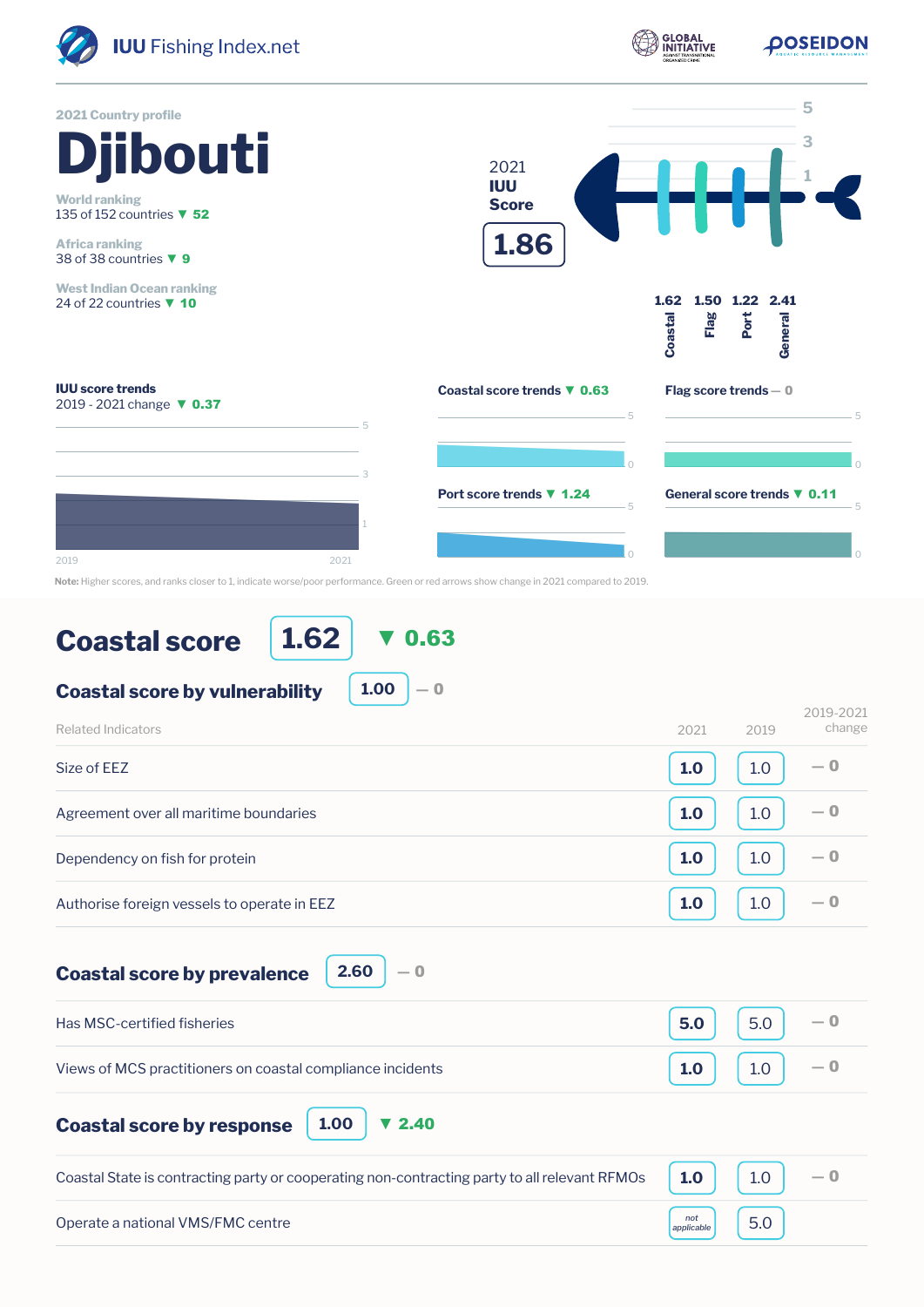| <b>IUU</b> Fishing Index.net                                                                                                                             | <b>GLOBAL</b><br>INITIATIVE |                   | <b>POSEIDON</b>     |
|----------------------------------------------------------------------------------------------------------------------------------------------------------|-----------------------------|-------------------|---------------------|
| 1.50<br>$\bf{0}$<br><b>Flag score</b>                                                                                                                    |                             |                   |                     |
| $-0$<br>1.00<br><b>Flag score by vulnerability</b>                                                                                                       |                             |                   |                     |
| <b>Related Indicators</b>                                                                                                                                | 2021                        | 2019              | 2019-2021<br>change |
| Distant water vessels on RFMO RAVs                                                                                                                       | 1.0                         | 1.0               | $-0$                |
| Distant water vessels under several RFMOs                                                                                                                | not<br>applicable           | not<br>applicable |                     |
| 1.00<br>— 0<br><b>Flag score by prevalence</b>                                                                                                           |                             |                   |                     |
| Vessels on IUU lists                                                                                                                                     | 1.0                         | 1.0               | — 0                 |
| View of fisheries observers on flag state compliance incidents                                                                                           | 1.0                         | 1.0               | $-0$                |
| Views of MCS practitioners on flag state compliance incidents                                                                                            | 1.0                         | 1.0               | — 0                 |
| 3.00<br>$-0$<br><b>Flag score by response</b>                                                                                                            |                             |                   |                     |
| Accepted FAO Compliance Agreement                                                                                                                        | not<br>applicable           | not<br>applicable |                     |
| 口<br>Registered vessels with foreign or unknown ownership                                                                                                | not<br>available            | not<br>available  |                     |
| Provision of vessel data for inclusion in Global Record                                                                                                  | 5.0                         | 5.0               | — 0                 |
| Compliance with RFMO flag state obligations                                                                                                              | not<br>applicable           |                   |                     |
| Flag State is contracting party or cooperating non-contracting party to all<br>relevant RFMOs                                                            | 1.0                         | 1.0               | $-0$                |
| Indicator 'Authorised vessel data provided to FAO HSVAR" used in 2019 has now changed to 'Registered vessels with<br>口<br>foreign or unknown ownership". |                             |                   |                     |
| 1.22<br><b>Port score</b><br>1.24                                                                                                                        |                             |                   |                     |
| 1.50<br>2.00<br>Port score by vulnerability                                                                                                              |                             |                   | 2019-2021           |
| <b>Related Indicators</b>                                                                                                                                | 2021                        | 2019              | change              |
| Number of fishing ports                                                                                                                                  | 2.0                         | 2.0               | — 0                 |
| Port visits by foreign fishing or carrier vessels                                                                                                        | 1.0                         | 5.0               | ▼ 4.0               |
| <b>Port score by prevalence</b>                                                                                                                          |                             |                   |                     |
| Views of MCS practitioners on port compliance incidents                                                                                                  |                             | 1.0               | 1.0                 |
| View of fisheries observers on port compliance incidents                                                                                                 |                             | 1.0               | 1.0                 |